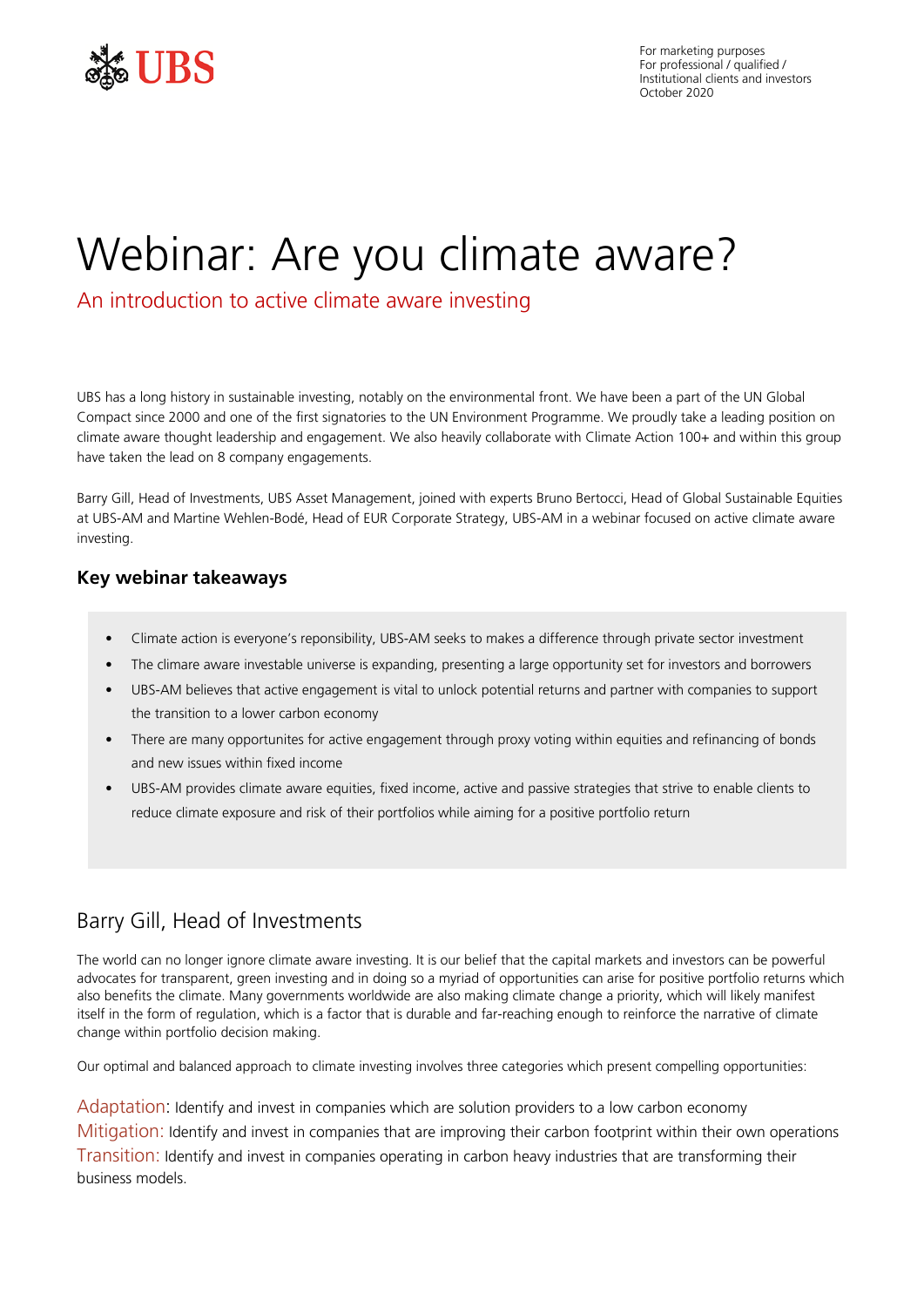# Bruno Bertocci, Head of Global Sustainable Equities

# **How investing in equities can help to tackle climate change**

We look at companies that we believe help mitigate the climate challenge. For instance, improving battery technology, advancing the ability to generate hydrogen in order to power the transportation sector. Indeed, we select companies that are taking action to reduce their carbon emissions, for example by changing to a greener source of energy such as wind energy. One other group of companies we select from are those transitioning their business models from brown to green by making concrete commitments to a low carbon future, for example by joining the Paris Agreement or by becoming carbon neutral.

# **A climate framework for investors**



# **Selecting attractively valued companies that are at the forefront of a low-carbon economy**

Once we have identified these climate leaders from a universe of around 3,000 stocks, our research and quantitative analysts research the companies that we believe have the strongest valuations and above-average sustainably profile, resulting in a climate aware equities portfolio: the UBS Active Climate Aware Equity portfolio of around 40 to 50 'best idea' stocks.

# "Our aim is to own tomorrow's companies today by selecting companies who we believe will be able to move us toward a 2<sup>o</sup>C world."

Bruno Bertocci, Head of Global Sustainable Equities

# **How is UBS different to other sustainable investing providers?**

We are a leader in the sustainable investing market, having heritage in the space long before it was fashionable. We use our forward looking proprietary glidepath methodology – harnessing the carbon budget for each industry to assess which companies are on track for a 2°C world. Moreover, we have been managing sustainable equities for over 20 years<sup>1</sup>. We also serve on industry working groups, including Climate Action 100+ and the Task Force for Climate-related Financial Disclosure (TFCD).

1 Global Sustainable Equity Composite inception date of 30 June 1997

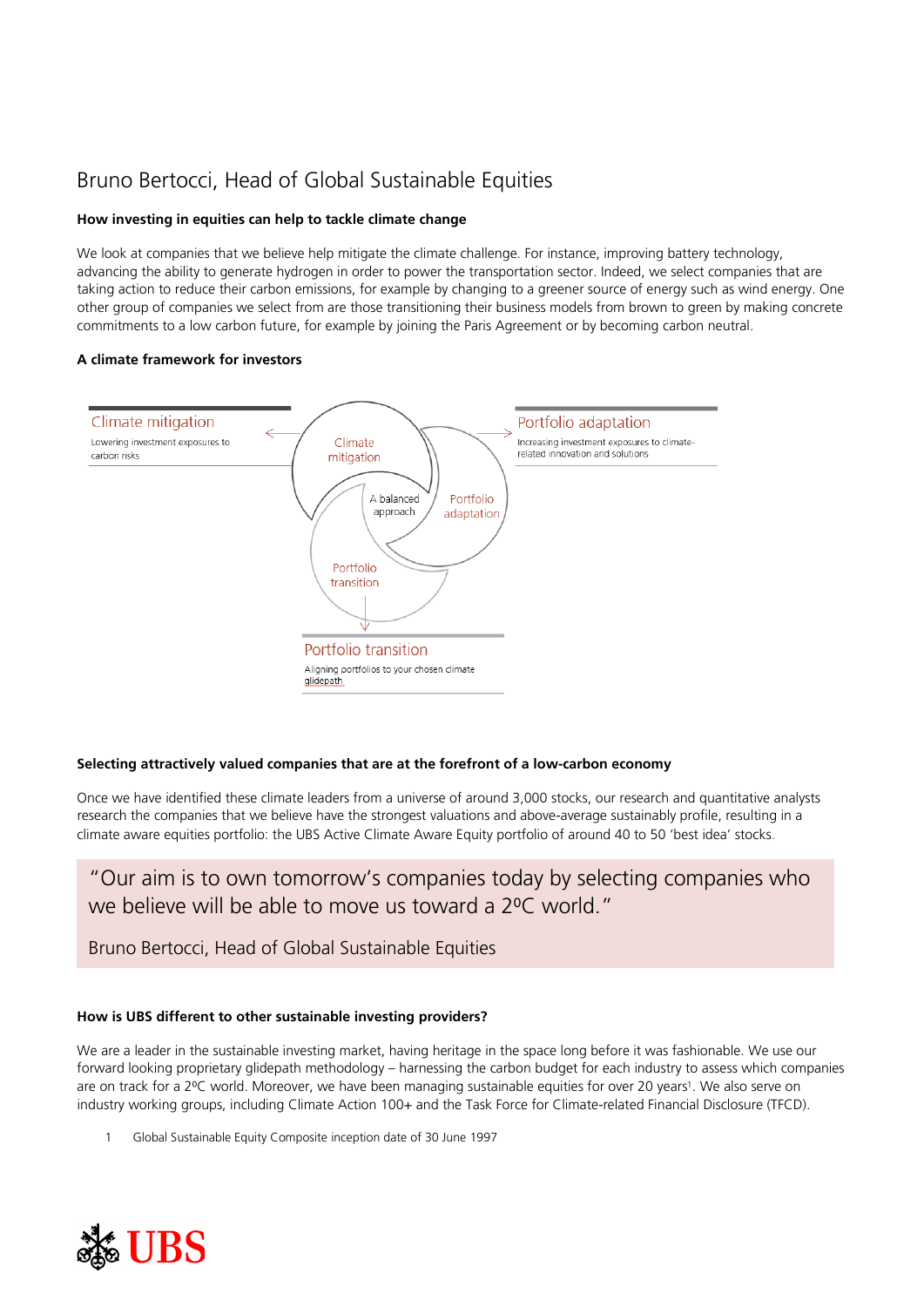# Martine Wehlen-Bode, Head of EUR Corporate Strategy.

We believe that a climate aware approach is good for your portfolio and the planet.

## **How does sustainable investing affect risk and return in fixed income?**

In fixed income you have downside risk, the maximum on the nominal amount you receive on your investment is the par value (100%). The oil sector has increasing exposure to climate risk as competition from alternative energy is growing, so companies need to make new additional investments to future-proof their strategy. Greater regulation and changing investor behavior will likely impact returns of companies so we need to be forwarding-looking in selecting companies.

Selecting from the climate aware universe without conducting due diligence may result in allocating to companies with poor fundamentals or valuations. At UBS-AM we have a deep bench of expertise with over 40 credit and sustainability specialists researching individual companies and providing input to over 25 bond portfolio managers, as of June 2020.

#### **What is an example of our active climate aware fixed income solution?**

The UBS EUR Corporate Climate Aware strategy is a greener solution compared to the benchmark or investment universe. A few key characteristics to highlight this are the strategy's carbon footprint and the green / brown ratio.

## **Portfolio features as of 30 September 2020**



#### Source: UBS Asset Management as at September 2020

The UBS EUR Corporate Climate Aware strategy has a carbon footprint 55% lower than the benchmark<sup>5</sup>. For example, we reduce our  $CO<sub>2</sub>$  emissions by having an underweight in cement producers and other utilities versus the benchmark. The green / brown ratio is the amount of green revenues in relation to brown revenues and the chart shows the portfolio's ratio is five times as high as the benchmark's. One reason for this is we have investments in real estate investment trusts for green buildings.

#### **What is the active opportunity for engagement in fixed income?**

Like how equity investors have opportunities to influence companies through proxy voting, fixed income investors have arguably more frequent opportunities to engage with corporates though refinancing of their debt obligations. When bonds mature and require refinancing, such as the larger companies coming to market weekly or monthly, there is continuous interaction on cost of finance discussions and opportunity to provide feedback. There is also an opportunity to engage with private issuers, not public corporations who are entering the primary market for the first time.

2 Source: UBS Asset Management, June 2020.

- 3 Based on MSCI Carbon Footprint Scope 1&2 Intensity (tCO2e/M invested);
- 4 Based on Green revenue vs Brown as defined by MSCI ESG Manager.
- 5 Benchmark: Bloomberg Barclays Euro Aggregate 500mio+ Corporate Index, as at 30 September 2020

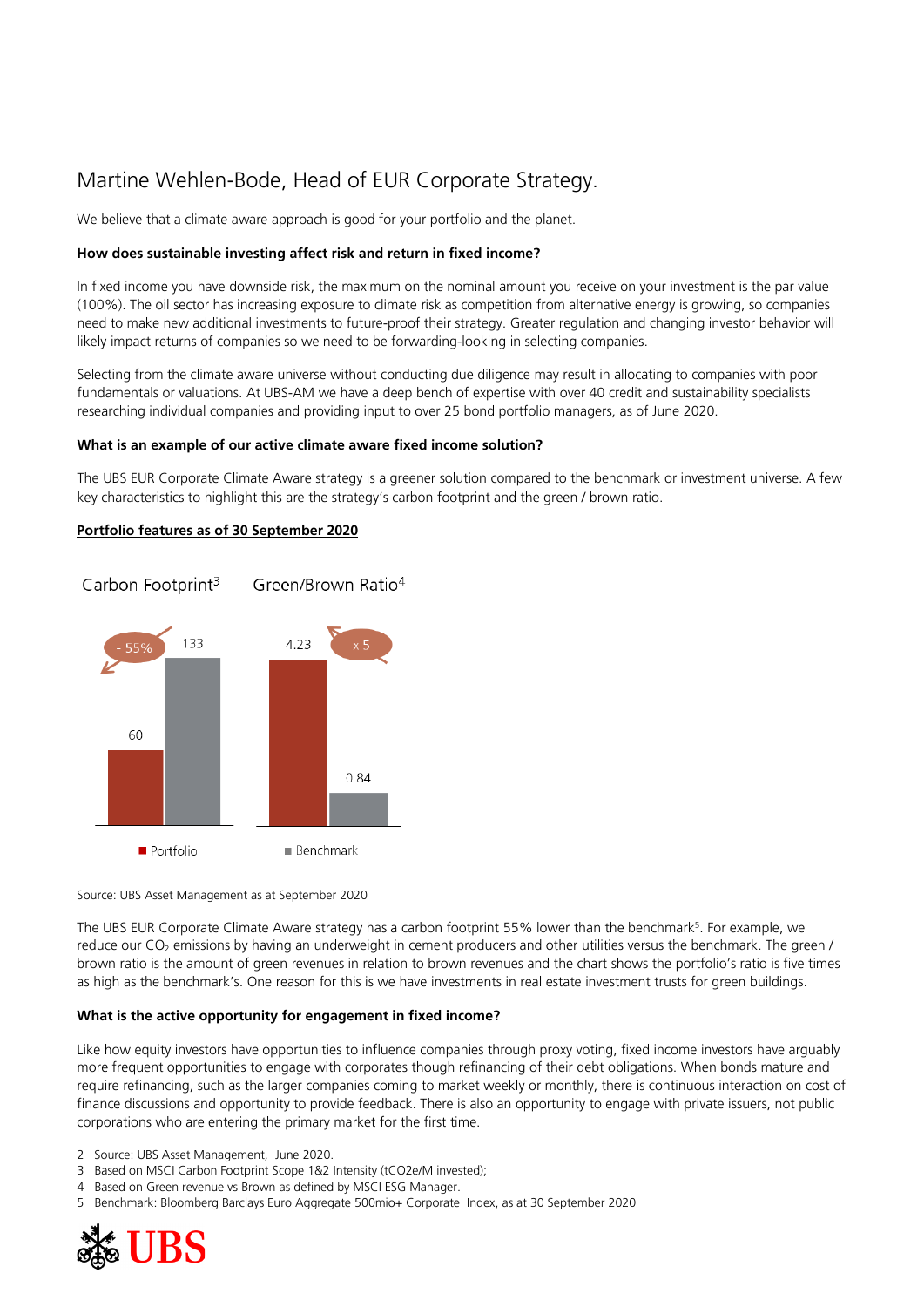# **Q&A**

#### How can investors actually make an impact on the 2 degrees scenario?

Bruno Bertocci (BB): There are two ways, the first is invest in companies which are developing technologies which move us closer to a 2ºC world. The second way is engagement. At UBS-AM we may leverage our influential position to actively engage with the companies that we believe should change their business model in order to significantly reduce their carbon footprint. We encourage and push those industries towards a greener carbon footprint and faster.

#### What difference do you believe active engagement by an asset manager makes?

BB: Our scale, global reach and reputation at UBS-AM makes a difference and allows us to make advances toward the 2 degrees scenario. For those reasons, these companies have access to a large audience and they may listen to us because we marshal assets across our global firm enabling a lot of voting power. The combination of our position in the marketplace together with highly experienced professionals allows us to make concrete suggestions to get our point across constructively. It's a partnership.

There are a lot of regulatory changes coming down the pike in Europe and we believe other regions will start to follow suit – will those regulations help investors to better judge how green asset managers and their products are?

Martine Wehlen-Bodé (MWB): Yes, definitely. There are a lot of regulations and many types of products, so investors need a topquality labelling system. Europe is taking the lead in setting out new guidelines with the Sustainable Finance Disclosure Regulation (SFDR) to increase transparency by requiring that investment firms classify their offerings by whether and how they incorporate sustainability risk. Moving to the new standards will make decision making easier for investors.

#### How sensitive are corporate bond spreads to climate related announcements compared to other more traditional announcements?

MWB: The pricing of bonds is influenced by two factors: bond fundamentals and a technical factor (supply and demand). For example, on the fundamentals side, green bonds have the same default risk as traditional bonds. Green bonds are very popular and there is a lot of supply in the market so issuers can issue these types of bonds at a lower cost or yield which is incentivising companies to issue more green products. In the long run the performance of the green and non-green bonds should be the same but short-term differences are observed due to supply and demand factors.

#### There has been record issuance of green bonds, will this support the climate change agenda?

MWB: Green bonds connect sustainable investors with green projects. This presents an opportunity for a bond holder to meet their green target and an opportunity for an issuer to find new investors, additional funding and improve their corporate image. This creates a growing market for green projects, which in isolation will not solve the climate challenge, but is a step in the right direction for climate change.

#### Is the investible universe for sustainable assets growing?

(BB): Yes it is growing, and a large part of the reason is venture capitalists are pouring an enormous amount of money into biofuel, battery and wind energy companies within the alternative energy space so we are observing these companies starting to go public, expanding the universe. On the mitigation side, more companies are now addressing climate risks in their own operations and embracing the climate challenge. Within the transition category, regulators in many countries are targeting brown industries and pushing them to make significant changes to a low carbon world.

## How does our Climate Aware initiative relate to the TCFD (Task Force on Climate-related Financial Disclosures) recommendations?

(BB): The TCFD provides direction to investment firms in terms of managing climate risk. Specifically, for asset managers, this translates to measuring the carbon profile of our strategies and communicating this transparently to clients, enabling them to make informed decisions. Additionally, asset managers should provide strategies to enable clients to reduce climate exposure and risk of their investment portfolios while aiming for positive portfolio return.

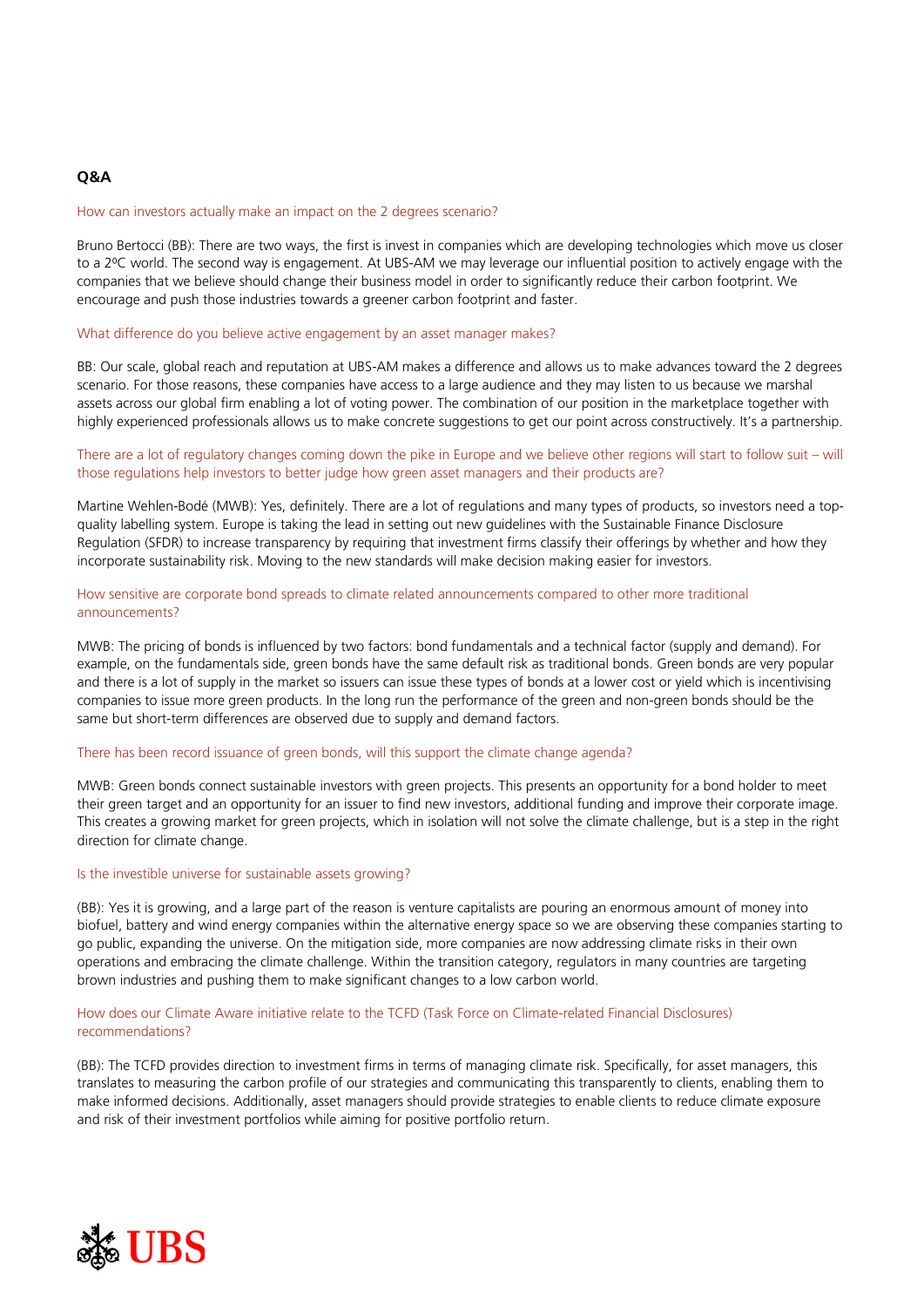#### Will COVID-19 have an impact on climate change?

(BB): Economic activity has halted, I strongly think it will take a huge amount of capital and investment to put the economy back on a sound footing and that can be directed to areas which help us transition to a low carbon economy. Investment in infrastructure and building out of alternative energy and so on. and that will become integral to plans all around the world. I think the pandemic has heightened social awareness on issues not previously so high on the agenda and climate change will get more attention than it might have otherwise received.

(MWB): I fully agree, people are becoming more aware of the climate risks and behaviors will likely change. The impact of home working will hopefully have a positive impact on the climate as less people travel to work in offices every day.

For further information please contact your client advisor. Investors should not base their investment decisions on **this marketing material alone.**